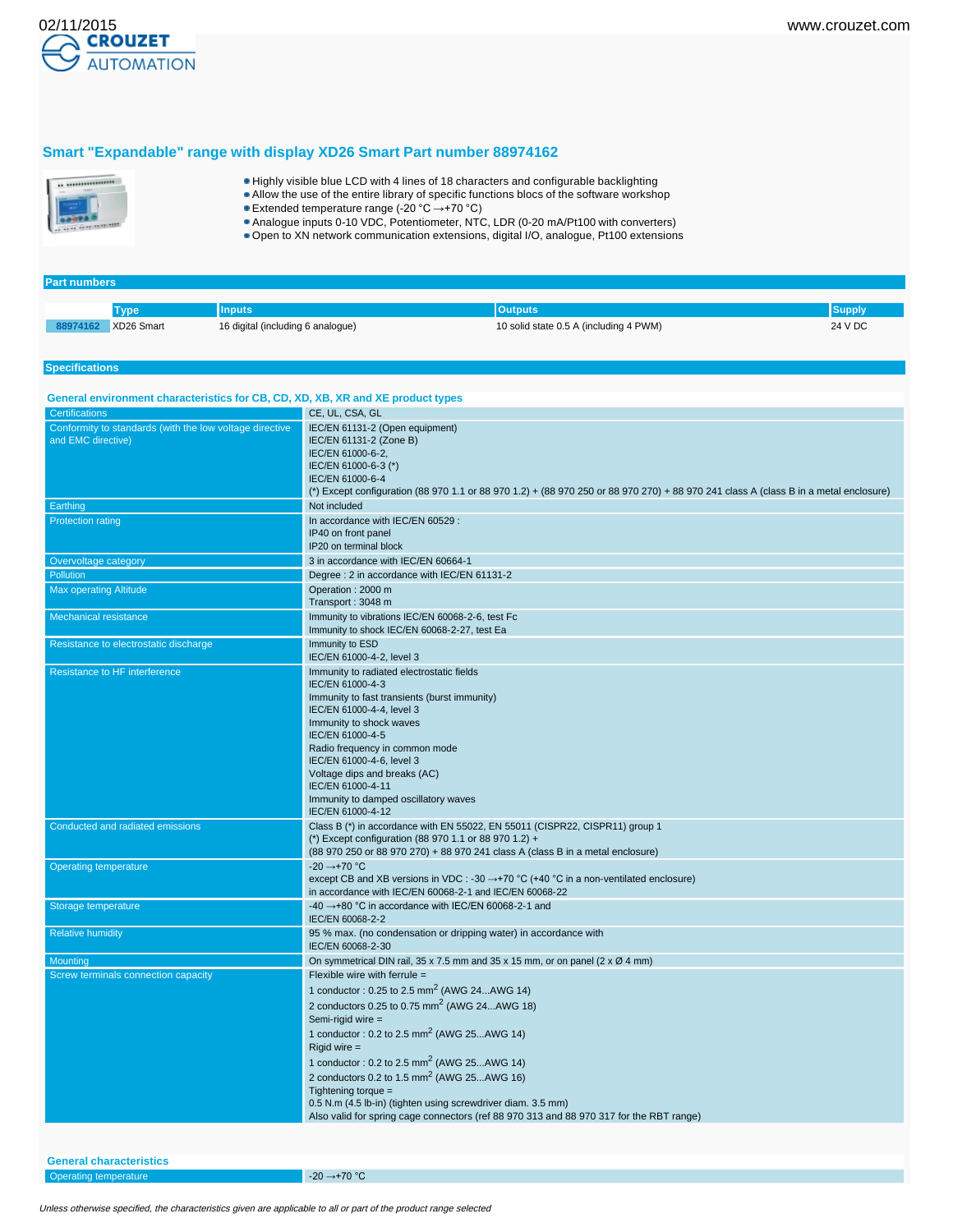# 02/11/2015 www.crouzet.com

**Inputs**

| <b>Operating factor</b>                                     | 100 % (6 A relays)                                                           |
|-------------------------------------------------------------|------------------------------------------------------------------------------|
|                                                             | 66 % (8 A relays)                                                            |
| Storage temperature                                         | $-40 \rightarrow +80$ °C                                                     |
| <b>LCD</b> display                                          | Display with 4 lines of 18 characters, white characters on a blue background |
| Processing characteristics of CB, CD, XD & XB product types |                                                                              |
| <b>LCD</b> display                                          | CD, XD: Display with 4 lines of 18 characters                                |
| Programming method                                          | Function blocks / SCF (Grafcet) or Ladder                                    |
| Program size                                                | 8 Kb: 350 typical blocks, 64 macros maximum, 256 blocks maximum per macro    |
|                                                             | or                                                                           |
|                                                             | 120 lines in Ladder                                                          |
| Program memory                                              | Flash EEPROM                                                                 |
| Removable memory                                            | <b>EEPROM</b>                                                                |
| Data memory                                                 | 368 bit/200 words                                                            |
| Back-up time in the event of power failure                  | Program and settings in the controller : 10 years                            |
|                                                             | Program and settings in the plug-in memory: 10 years                         |
|                                                             | Data memory: 10 years                                                        |
| Cycle time                                                  | FBD: $6 \rightarrow 90$ ms (typically 20 ms)                                 |
|                                                             | Ladder: typically 20 ms                                                      |
| Response time                                               | Input acquisition time : 1 to 2 cycle times                                  |
| Clock data retention                                        | 10 years (lithium battery) at 25 °C                                          |
| Clock drift                                                 | Drift < 12 min/year (at 25 $^{\circ}$ C)                                     |
|                                                             | 6 s/month (at 25 °C with user-definable correction of drift)                 |
| Timer block accuracy                                        | 1 % $\pm$ 2 cycle times                                                      |
| Start up time on power up                                   | < 1.2 s                                                                      |

# **Characteristics of products with AC power supplied**

| <b>Supply</b>                  |                                                                                                                                           |                                                                                                                                         |
|--------------------------------|-------------------------------------------------------------------------------------------------------------------------------------------|-----------------------------------------------------------------------------------------------------------------------------------------|
| Nominal voltage                | 24 V AC                                                                                                                                   | 100 $\rightarrow$ 240 V AC                                                                                                              |
| <b>Operating limits</b>        | $-15\% / +20\%$<br>or 20.4 V AC $\rightarrow$ 28.8 V AC                                                                                   | $-15\% / +10\%$<br>or 85 V AC $\rightarrow$ 264 V AC                                                                                    |
| Supply frequency range         | 50/60 Hz (+4 % / -6 %)<br>or 47 $\rightarrow$ 53 Hz/57 $\rightarrow$ 63 Hz                                                                | 50/60 Hz (+ 4 % / - 6 %) or 47 $\rightarrow$ 53 Hz/57 $\rightarrow$ 63 Hz                                                               |
| Immunity from micro power cuts | 10 ms (repetition 20 times)                                                                                                               | 10 ms (repetition 20 times)                                                                                                             |
| Max. absorbed power            | CB12-CD12-XD10-XB10: 4 VA<br>$CB20-CD20:6 VA$<br>XD10-XB10 with extension: 7.5 VA<br>XD26-XB26: 7.5 VA<br>XD26-XB26 with extension: 10 VA | CB12-CD12-XD10-XB10: 7 VA<br>CB20-CD20: 11 VA<br>XD10-XB10 with extension: 12 VA<br>XD26-XB26: 12 VA<br>XD26-XB26 with extension: 17 VA |
| Isolation voltage              | 1780 V AC                                                                                                                                 | 1780 V AC                                                                                                                               |

| mputs                                          |                                                                                                      |                                                                                                      |
|------------------------------------------------|------------------------------------------------------------------------------------------------------|------------------------------------------------------------------------------------------------------|
| Input voltage                                  | 24 V AC (-15 % / +20 %)                                                                              | 100 → 240 V AC (-15 % / +10 %)                                                                       |
| Input current                                  | 4.4 mA @ 20.4 V AC<br>5.2 mA @ 24.0 V AC<br>6.3 mA @ 28.8 V AC                                       | 0.24 mA @ 85 V AC<br>0.75 mA @ 264 V AC                                                              |
| Input impedance                                | 4.6 k $\Omega$                                                                                       | 350 $k\Omega$                                                                                        |
| Logic 1 voltage threshold                      | $\geq$ 14 V AC                                                                                       | $\geq$ 79 V AC                                                                                       |
| Making current at logic state 1                | $> 2$ mA                                                                                             | $> 0.17$ mA                                                                                          |
| Logic 0 voltage threshold                      | $\leq 5$ V AC                                                                                        | ≤ 20 V AC (≤ 28 V AC : XE10, XR06, XR10, XR14)                                                       |
| Release current at logic state 0               | $< 0.5$ mA                                                                                           | $< 0.5$ mA                                                                                           |
| Response time with LADDER programming          | 50 ms<br>State $0 \rightarrow 1$ (50/60 Hz)                                                          | 50 ms<br>State $0 \rightarrow 1$ (50/60 Hz)                                                          |
| Response time with function blocks programming | Configurable in increments of 10 ms<br>50 ms min. up to 255 ms<br>State $0 \rightarrow 1$ (50/60 Hz) | Configurable in increments of 10 ms<br>50 ms min. up to 255 ms<br>State $0 \rightarrow 1$ (50/60 Hz) |
| Maximum counting frequency                     | In accordance with cycle time (Tc) and input response time (Tr) :<br>$1/((2 \times Tc) + Tr)$        | In accordance with cycle time (Tc) and input response time (Tr) :<br>$1/((2 \times Tc) + Tr)$        |
| Sensor type                                    | Contact or 3-wire PNP                                                                                | Contact or 3-wire PNP                                                                                |
| Input type                                     | Resistive                                                                                            | Resistive                                                                                            |
| Isolation between power supply and inputs      | None                                                                                                 | None                                                                                                 |
| <b>Isolation between inputs</b>                | None                                                                                                 | None                                                                                                 |
| Protection against polarity inversions         | Yes                                                                                                  | <b>Yes</b>                                                                                           |
| <b>Status indicator</b>                        | On LCD screen for CD and XD                                                                          | On LCD screen for CD and XD                                                                          |

**Characteristics of relay outputs common to the entire range**

| Max. breaking voltage                              | $5 \rightarrow 30$ V DC<br>$24 \rightarrow 250 \text{ V AC}$                                                                                                                                                                                                                      |
|----------------------------------------------------|-----------------------------------------------------------------------------------------------------------------------------------------------------------------------------------------------------------------------------------------------------------------------------------|
| <b>Breaking current</b>                            | CB-CD-XD10-XB10-XR06-XR10: 8 A<br>XD26-XB26: 8 x 8 A relays, 2 x 5 A relays<br>$XE10: 4 \times 5$ A relays<br>$XR14:4 \times 8$ A relays, $2 \times 5$ A relays<br>RBT (Removable Terminal Blocks) versions : verify the maximum current according to the type of connection used |
| Electrical durability for 500 000 operating cycles | Utilization category DC-12: 24 V, 1.5 A<br>Utilization category DC-13 : 24 V (L/R = 10 ms), 0.6 A<br>Utilization category AC-12: 230 V, 1.5 A<br>Utilization category AC-15: 230 V, 0.9 A                                                                                         |
| Max. Output Common Current                         | 12 A for O8, O9, OA                                                                                                                                                                                                                                                               |
| Minimum switching capacity                         | 10 mA (at minimum voltage of 12 V)                                                                                                                                                                                                                                                |
| Minimum load                                       | 12 V, 10 mA                                                                                                                                                                                                                                                                       |
| Maximum rate                                       | Off load: 10 Hz<br>At operating current: 0.1 Hz                                                                                                                                                                                                                                   |
| Mechanical life                                    | 10,000,000 (operations)                                                                                                                                                                                                                                                           |
| Voltage for withstanding shocks                    | In accordance with IEC/EN 60947-1 and IEC/EN 60664-1: 4 kV                                                                                                                                                                                                                        |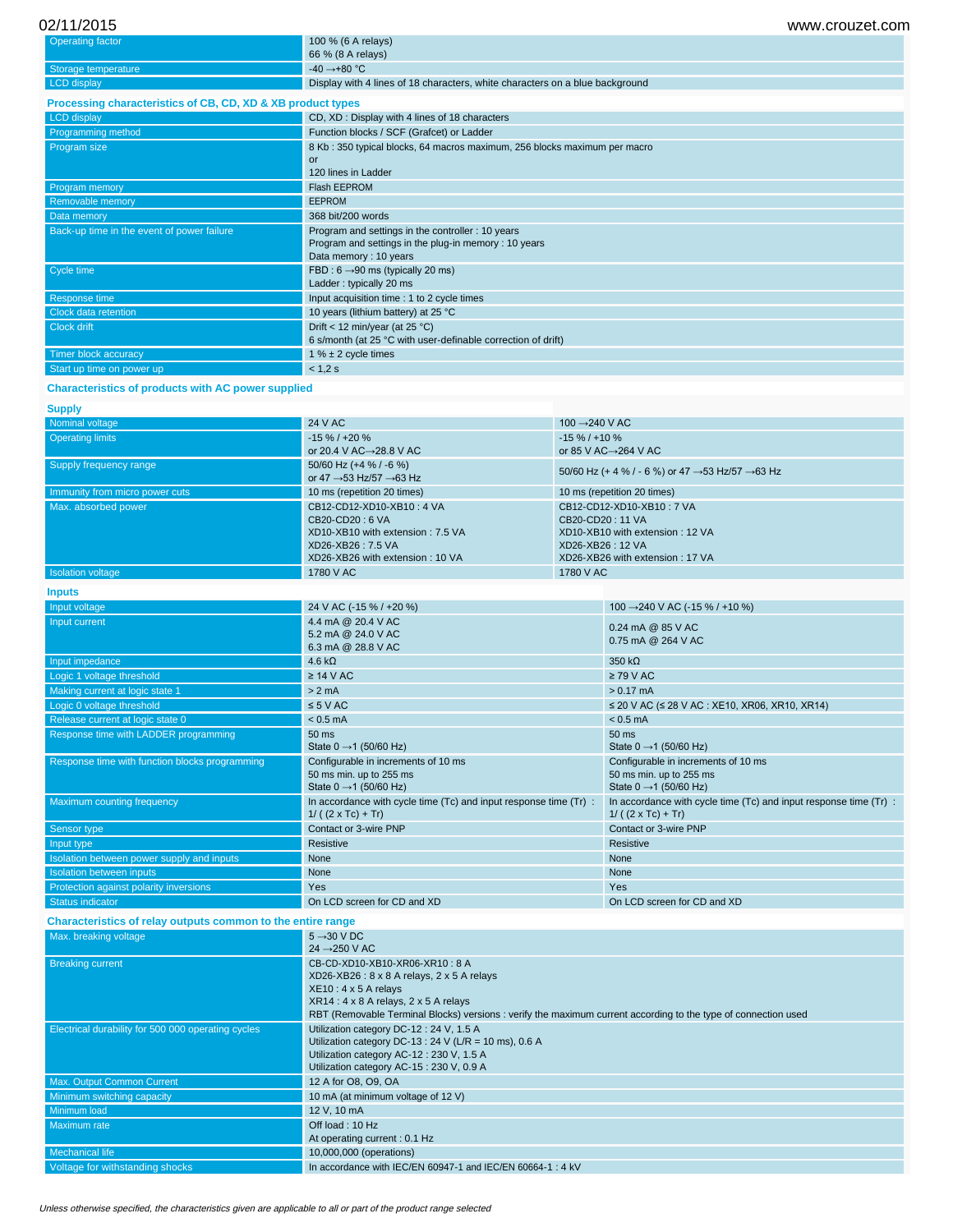| Off-cycle response time     | Make 10 ms                               |
|-----------------------------|------------------------------------------|
|                             | Release 5 ms                             |
| <b>Built-in protections</b> | Against short-circuits: None             |
|                             | Against overvoltages and overloads: None |
| Status indicator            | On LCD screen for CD and XD              |

# **Characteristics of product with DC power supplied**

#### **Supply**

| oupply                                 |                                                                                                                                                                 |                                                                                                                                                                                                                                                                                                              |
|----------------------------------------|-----------------------------------------------------------------------------------------------------------------------------------------------------------------|--------------------------------------------------------------------------------------------------------------------------------------------------------------------------------------------------------------------------------------------------------------------------------------------------------------|
| Nominal voltage                        | 12 V DC                                                                                                                                                         | 24 V DC                                                                                                                                                                                                                                                                                                      |
| <b>Operating limits</b>                | $-13\% / +20\%$<br>or 10.4 V DC $\rightarrow$ 14.4 V DC (including ripple)                                                                                      | $-20\%$ / $+25\%$<br>or 19.2 V DC $\rightarrow$ 30 V DC (including ripple)                                                                                                                                                                                                                                   |
| Immunity from micro power cuts         | $\leq$ 1 ms (repetition 20 times)                                                                                                                               | $\leq$ 1 ms (repetition 20 times)                                                                                                                                                                                                                                                                            |
| Max. absorbed power                    | CB12 with solid state outputs : 1.5 W<br>CD12: 1.5 W<br>CD20:2.5 W<br>XD26-XB26: 3 W<br>XD26-XB26 with extension : 5 W<br>XD26 with solid state outputs : 2.5 W | CB12-CD12-CD20 with solid state outputs - XD10-XB10 with solid state outputs : 3 W<br>XD10-XB10 with relay outputs: 4 W<br>XD26-XB26 with solid state outputs : 5 W<br>CB20-CD20 with relay outputs: 6 W<br>XD26 with relay outputs : 6 W<br>XD10-XB10 with extension: 8 W<br>XD26-XB26 with extension: 10 W |
| Protection against polarity inversions | Yes                                                                                                                                                             | <b>Yes</b>                                                                                                                                                                                                                                                                                                   |

## **Digital inputs (I1 to IA and IH to IY)**

| 12 V DC (-13 % / +20 %)<br>24 V DC (-20 % / +25 %)<br>Input voltage<br>Input current<br>3.9 mA @ 10.44 V DC<br>2.6 mA @ 19.2 V DC<br>4.4 mA @ 12.0 V DC<br>3.2 mA @ 24 V DC<br>5.3 mA @ 14.4 VDC<br>4.0 mA @ 30.0 VDC<br>$2.7 k\Omega$<br>$7.4 k\Omega$<br>Input impedance<br>Logic 1 voltage threshold<br>$\geq 7$ V DC<br>$\geq$ 15 V DC<br>$\geq$ 2.2 mA<br>Making current at logic state 1<br>$\geq$ 2 mA<br>$\leq 3$ V DC<br>$\leq 5$ V DC<br>Logic 0 voltage threshold<br>Release current at logic state 0<br>$< 0.9$ mA<br>$< 0.75$ mA<br>Response time<br>1 $\rightarrow$ 2 cycle times + 6 ms<br>1 $\rightarrow$ 2 cycle times + 6 ms<br>Maximum counting frequency<br>Inputs I1 & I2: FBD (up to 6 k Hz) & Ladder (1 k Hz)<br>Inputs I1 & I2 : FBD (up to 6 k Hz) & Ladder (1 k Hz)<br>Inputs I3 to IA & IH to IY: In accordance with cycle time (Tc) and<br>Inputs I3 to IA & IH to IY: In accordance with cycle time (Tc) and<br>input response time $(Tr)$ : $1/$ ( $(2 \times Tc) + Tr$ )<br>input response time $(Tr)$ : 1/ ( $(2 \times Tc) + Tr$ )<br>Contact or 3-wire PNP<br>Contact or 3-wire PNP<br>Sensor type<br>Conforming to IEC/EN 61131-2<br>Type 1<br>Type 1<br>Resistive<br>Resistive<br>Input type<br>None<br>None<br>Isolation between power supply and inputs<br>None<br><b>Isolation between inputs</b><br>None<br>Protection against polarity inversions<br>Yes<br>Yes |  |
|----------------------------------------------------------------------------------------------------------------------------------------------------------------------------------------------------------------------------------------------------------------------------------------------------------------------------------------------------------------------------------------------------------------------------------------------------------------------------------------------------------------------------------------------------------------------------------------------------------------------------------------------------------------------------------------------------------------------------------------------------------------------------------------------------------------------------------------------------------------------------------------------------------------------------------------------------------------------------------------------------------------------------------------------------------------------------------------------------------------------------------------------------------------------------------------------------------------------------------------------------------------------------------------------------------------------------------------------------------------------------------------------------------|--|
|                                                                                                                                                                                                                                                                                                                                                                                                                                                                                                                                                                                                                                                                                                                                                                                                                                                                                                                                                                                                                                                                                                                                                                                                                                                                                                                                                                                                          |  |
|                                                                                                                                                                                                                                                                                                                                                                                                                                                                                                                                                                                                                                                                                                                                                                                                                                                                                                                                                                                                                                                                                                                                                                                                                                                                                                                                                                                                          |  |
|                                                                                                                                                                                                                                                                                                                                                                                                                                                                                                                                                                                                                                                                                                                                                                                                                                                                                                                                                                                                                                                                                                                                                                                                                                                                                                                                                                                                          |  |
|                                                                                                                                                                                                                                                                                                                                                                                                                                                                                                                                                                                                                                                                                                                                                                                                                                                                                                                                                                                                                                                                                                                                                                                                                                                                                                                                                                                                          |  |
|                                                                                                                                                                                                                                                                                                                                                                                                                                                                                                                                                                                                                                                                                                                                                                                                                                                                                                                                                                                                                                                                                                                                                                                                                                                                                                                                                                                                          |  |
|                                                                                                                                                                                                                                                                                                                                                                                                                                                                                                                                                                                                                                                                                                                                                                                                                                                                                                                                                                                                                                                                                                                                                                                                                                                                                                                                                                                                          |  |
|                                                                                                                                                                                                                                                                                                                                                                                                                                                                                                                                                                                                                                                                                                                                                                                                                                                                                                                                                                                                                                                                                                                                                                                                                                                                                                                                                                                                          |  |
|                                                                                                                                                                                                                                                                                                                                                                                                                                                                                                                                                                                                                                                                                                                                                                                                                                                                                                                                                                                                                                                                                                                                                                                                                                                                                                                                                                                                          |  |
|                                                                                                                                                                                                                                                                                                                                                                                                                                                                                                                                                                                                                                                                                                                                                                                                                                                                                                                                                                                                                                                                                                                                                                                                                                                                                                                                                                                                          |  |
|                                                                                                                                                                                                                                                                                                                                                                                                                                                                                                                                                                                                                                                                                                                                                                                                                                                                                                                                                                                                                                                                                                                                                                                                                                                                                                                                                                                                          |  |
|                                                                                                                                                                                                                                                                                                                                                                                                                                                                                                                                                                                                                                                                                                                                                                                                                                                                                                                                                                                                                                                                                                                                                                                                                                                                                                                                                                                                          |  |
|                                                                                                                                                                                                                                                                                                                                                                                                                                                                                                                                                                                                                                                                                                                                                                                                                                                                                                                                                                                                                                                                                                                                                                                                                                                                                                                                                                                                          |  |
|                                                                                                                                                                                                                                                                                                                                                                                                                                                                                                                                                                                                                                                                                                                                                                                                                                                                                                                                                                                                                                                                                                                                                                                                                                                                                                                                                                                                          |  |
|                                                                                                                                                                                                                                                                                                                                                                                                                                                                                                                                                                                                                                                                                                                                                                                                                                                                                                                                                                                                                                                                                                                                                                                                                                                                                                                                                                                                          |  |
|                                                                                                                                                                                                                                                                                                                                                                                                                                                                                                                                                                                                                                                                                                                                                                                                                                                                                                                                                                                                                                                                                                                                                                                                                                                                                                                                                                                                          |  |
|                                                                                                                                                                                                                                                                                                                                                                                                                                                                                                                                                                                                                                                                                                                                                                                                                                                                                                                                                                                                                                                                                                                                                                                                                                                                                                                                                                                                          |  |
|                                                                                                                                                                                                                                                                                                                                                                                                                                                                                                                                                                                                                                                                                                                                                                                                                                                                                                                                                                                                                                                                                                                                                                                                                                                                                                                                                                                                          |  |
|                                                                                                                                                                                                                                                                                                                                                                                                                                                                                                                                                                                                                                                                                                                                                                                                                                                                                                                                                                                                                                                                                                                                                                                                                                                                                                                                                                                                          |  |
|                                                                                                                                                                                                                                                                                                                                                                                                                                                                                                                                                                                                                                                                                                                                                                                                                                                                                                                                                                                                                                                                                                                                                                                                                                                                                                                                                                                                          |  |
| <b>Status indicator</b><br>On LCD screen for CD and XD<br>On LCD screen for CD and XD                                                                                                                                                                                                                                                                                                                                                                                                                                                                                                                                                                                                                                                                                                                                                                                                                                                                                                                                                                                                                                                                                                                                                                                                                                                                                                                    |  |
| Analogue or digital inputs (IB to IG)                                                                                                                                                                                                                                                                                                                                                                                                                                                                                                                                                                                                                                                                                                                                                                                                                                                                                                                                                                                                                                                                                                                                                                                                                                                                                                                                                                    |  |
| CB12-CD12-XD10-XB10<br>4 inputs $IB \rightarrow IE$<br>4 inputs $IB \rightarrow IE$                                                                                                                                                                                                                                                                                                                                                                                                                                                                                                                                                                                                                                                                                                                                                                                                                                                                                                                                                                                                                                                                                                                                                                                                                                                                                                                      |  |
| CB20-CD20-XB26-XD26<br>6 inputs $IB \rightarrow IG$<br>6 inputs $IB \rightarrow IG$                                                                                                                                                                                                                                                                                                                                                                                                                                                                                                                                                                                                                                                                                                                                                                                                                                                                                                                                                                                                                                                                                                                                                                                                                                                                                                                      |  |
| Inputs used as analogue inputsonly in FBD                                                                                                                                                                                                                                                                                                                                                                                                                                                                                                                                                                                                                                                                                                                                                                                                                                                                                                                                                                                                                                                                                                                                                                                                                                                                                                                                                                |  |
| <b>Measurement</b> range<br>$(0 \rightarrow 10 \text{ V})$ or $(0 \rightarrow V$ power supply)<br>$(0 \rightarrow 10 \text{ V})$ or $(0 \rightarrow V$ power supply)                                                                                                                                                                                                                                                                                                                                                                                                                                                                                                                                                                                                                                                                                                                                                                                                                                                                                                                                                                                                                                                                                                                                                                                                                                     |  |
| Input impedance<br>14 $k\Omega$<br>$12 k\Omega$                                                                                                                                                                                                                                                                                                                                                                                                                                                                                                                                                                                                                                                                                                                                                                                                                                                                                                                                                                                                                                                                                                                                                                                                                                                                                                                                                          |  |
| 14.4 V DC max.<br>30 V DC max.<br>Input voltage                                                                                                                                                                                                                                                                                                                                                                                                                                                                                                                                                                                                                                                                                                                                                                                                                                                                                                                                                                                                                                                                                                                                                                                                                                                                                                                                                          |  |
| Value of LSB<br>$14 \text{ mV}$<br>29 mV                                                                                                                                                                                                                                                                                                                                                                                                                                                                                                                                                                                                                                                                                                                                                                                                                                                                                                                                                                                                                                                                                                                                                                                                                                                                                                                                                                 |  |
| Input type<br>Common mode<br>Common mode                                                                                                                                                                                                                                                                                                                                                                                                                                                                                                                                                                                                                                                                                                                                                                                                                                                                                                                                                                                                                                                                                                                                                                                                                                                                                                                                                                 |  |
| Resolution<br>10 bit at max. input voltage<br>10 bit at max. input voltage                                                                                                                                                                                                                                                                                                                                                                                                                                                                                                                                                                                                                                                                                                                                                                                                                                                                                                                                                                                                                                                                                                                                                                                                                                                                                                                               |  |
| <b>Conversion time</b><br>Controller cycle time<br>Controller cycle time                                                                                                                                                                                                                                                                                                                                                                                                                                                                                                                                                                                                                                                                                                                                                                                                                                                                                                                                                                                                                                                                                                                                                                                                                                                                                                                                 |  |
| Accuracy at 25 °C<br>± 5%<br>± 5%                                                                                                                                                                                                                                                                                                                                                                                                                                                                                                                                                                                                                                                                                                                                                                                                                                                                                                                                                                                                                                                                                                                                                                                                                                                                                                                                                                        |  |
| Accuracy at 55 °C<br>± 6.2%<br>± 6.2%                                                                                                                                                                                                                                                                                                                                                                                                                                                                                                                                                                                                                                                                                                                                                                                                                                                                                                                                                                                                                                                                                                                                                                                                                                                                                                                                                                    |  |
|                                                                                                                                                                                                                                                                                                                                                                                                                                                                                                                                                                                                                                                                                                                                                                                                                                                                                                                                                                                                                                                                                                                                                                                                                                                                                                                                                                                                          |  |
|                                                                                                                                                                                                                                                                                                                                                                                                                                                                                                                                                                                                                                                                                                                                                                                                                                                                                                                                                                                                                                                                                                                                                                                                                                                                                                                                                                                                          |  |
| ± 2%<br>± 2%<br>Repeat accuracy at 55 °C                                                                                                                                                                                                                                                                                                                                                                                                                                                                                                                                                                                                                                                                                                                                                                                                                                                                                                                                                                                                                                                                                                                                                                                                                                                                                                                                                                 |  |
| Isolation between analogue channel and power supply<br>None<br>None                                                                                                                                                                                                                                                                                                                                                                                                                                                                                                                                                                                                                                                                                                                                                                                                                                                                                                                                                                                                                                                                                                                                                                                                                                                                                                                                      |  |
| Cable length<br>10 m maximum, with shielded cable (sensor not isolated)<br>10 m maximum, with shielded cable (sensor not isolated)                                                                                                                                                                                                                                                                                                                                                                                                                                                                                                                                                                                                                                                                                                                                                                                                                                                                                                                                                                                                                                                                                                                                                                                                                                                                       |  |
| Protection against polarity inversions<br>Yes<br>Yes                                                                                                                                                                                                                                                                                                                                                                                                                                                                                                                                                                                                                                                                                                                                                                                                                                                                                                                                                                                                                                                                                                                                                                                                                                                                                                                                                     |  |
| 2.2 $k\Omega/0.5$ W (recommended)<br>Potentiometer control<br>2.2 k $\Omega$ /0.5 W (recommended)                                                                                                                                                                                                                                                                                                                                                                                                                                                                                                                                                                                                                                                                                                                                                                                                                                                                                                                                                                                                                                                                                                                                                                                                                                                                                                        |  |
| 10 k $\Omega$ max.<br>10 k $\Omega$ max.                                                                                                                                                                                                                                                                                                                                                                                                                                                                                                                                                                                                                                                                                                                                                                                                                                                                                                                                                                                                                                                                                                                                                                                                                                                                                                                                                                 |  |
| Inputs used as digital inputs                                                                                                                                                                                                                                                                                                                                                                                                                                                                                                                                                                                                                                                                                                                                                                                                                                                                                                                                                                                                                                                                                                                                                                                                                                                                                                                                                                            |  |
| Input voltage<br>12 V DC (-13 % / +20 %)<br>24 V DC (-20 % / +25 %)                                                                                                                                                                                                                                                                                                                                                                                                                                                                                                                                                                                                                                                                                                                                                                                                                                                                                                                                                                                                                                                                                                                                                                                                                                                                                                                                      |  |
| 0.7 mA @ 10.44 VDC<br>1.6 mA @ 19.2 VDC<br>Input current                                                                                                                                                                                                                                                                                                                                                                                                                                                                                                                                                                                                                                                                                                                                                                                                                                                                                                                                                                                                                                                                                                                                                                                                                                                                                                                                                 |  |
| 0.9 mA @ 12.0 VDC<br>2.0 mA @ 24.0 V DC                                                                                                                                                                                                                                                                                                                                                                                                                                                                                                                                                                                                                                                                                                                                                                                                                                                                                                                                                                                                                                                                                                                                                                                                                                                                                                                                                                  |  |
| 1.0 mA @ 14.4VDC<br>2.5 mA @ 30.0 VDC                                                                                                                                                                                                                                                                                                                                                                                                                                                                                                                                                                                                                                                                                                                                                                                                                                                                                                                                                                                                                                                                                                                                                                                                                                                                                                                                                                    |  |
| 14 $k\Omega$<br>$12 k\Omega$<br>Input impedance                                                                                                                                                                                                                                                                                                                                                                                                                                                                                                                                                                                                                                                                                                                                                                                                                                                                                                                                                                                                                                                                                                                                                                                                                                                                                                                                                          |  |
| Logic 1 voltage threshold<br>$\geq 7$ V DC<br>$\geq$ 15 VDC                                                                                                                                                                                                                                                                                                                                                                                                                                                                                                                                                                                                                                                                                                                                                                                                                                                                                                                                                                                                                                                                                                                                                                                                                                                                                                                                              |  |
| Making current at logic state 1<br>$\geq 0.5$ mA<br>$\geq 1.2$ mA                                                                                                                                                                                                                                                                                                                                                                                                                                                                                                                                                                                                                                                                                                                                                                                                                                                                                                                                                                                                                                                                                                                                                                                                                                                                                                                                        |  |
| $\leq 5$ V DC<br>Logic 0 voltage threshold<br>$\leq 3$ V DC                                                                                                                                                                                                                                                                                                                                                                                                                                                                                                                                                                                                                                                                                                                                                                                                                                                                                                                                                                                                                                                                                                                                                                                                                                                                                                                                              |  |
| Release current at logic state 0<br>$\leq 0.2$ mA<br>$\leq 0.5$ mA                                                                                                                                                                                                                                                                                                                                                                                                                                                                                                                                                                                                                                                                                                                                                                                                                                                                                                                                                                                                                                                                                                                                                                                                                                                                                                                                       |  |
| Response time<br>1 $\rightarrow$ 2 cycle times<br>$1 \rightarrow 2$ cycle times                                                                                                                                                                                                                                                                                                                                                                                                                                                                                                                                                                                                                                                                                                                                                                                                                                                                                                                                                                                                                                                                                                                                                                                                                                                                                                                          |  |
| Maximum counting frequency in FBD<br>In accordance with cycle time (Tc) and input response time (Tr) :<br>In accordance with cycle time (Tc) and input response time (Tr) :                                                                                                                                                                                                                                                                                                                                                                                                                                                                                                                                                                                                                                                                                                                                                                                                                                                                                                                                                                                                                                                                                                                                                                                                                              |  |
| $1/((2 \times Tc) + Tr)$<br>$1/((2 \times Tc) + Tr)$                                                                                                                                                                                                                                                                                                                                                                                                                                                                                                                                                                                                                                                                                                                                                                                                                                                                                                                                                                                                                                                                                                                                                                                                                                                                                                                                                     |  |
| Contact or 3-wire PNP<br>Contact or 3-wire PNP<br>Sensor type<br>Conforming to IEC/EN 61131-2<br>Type 1<br>Type 1                                                                                                                                                                                                                                                                                                                                                                                                                                                                                                                                                                                                                                                                                                                                                                                                                                                                                                                                                                                                                                                                                                                                                                                                                                                                                        |  |

Isolation between power supply and inputs None None

Status indicator CD and XD On LCD screen for CD and XD On LCD screen for CD and XD On LCD screen for CD and XD

Isolation between inputs None None Protection against polarity inversions Yes Yes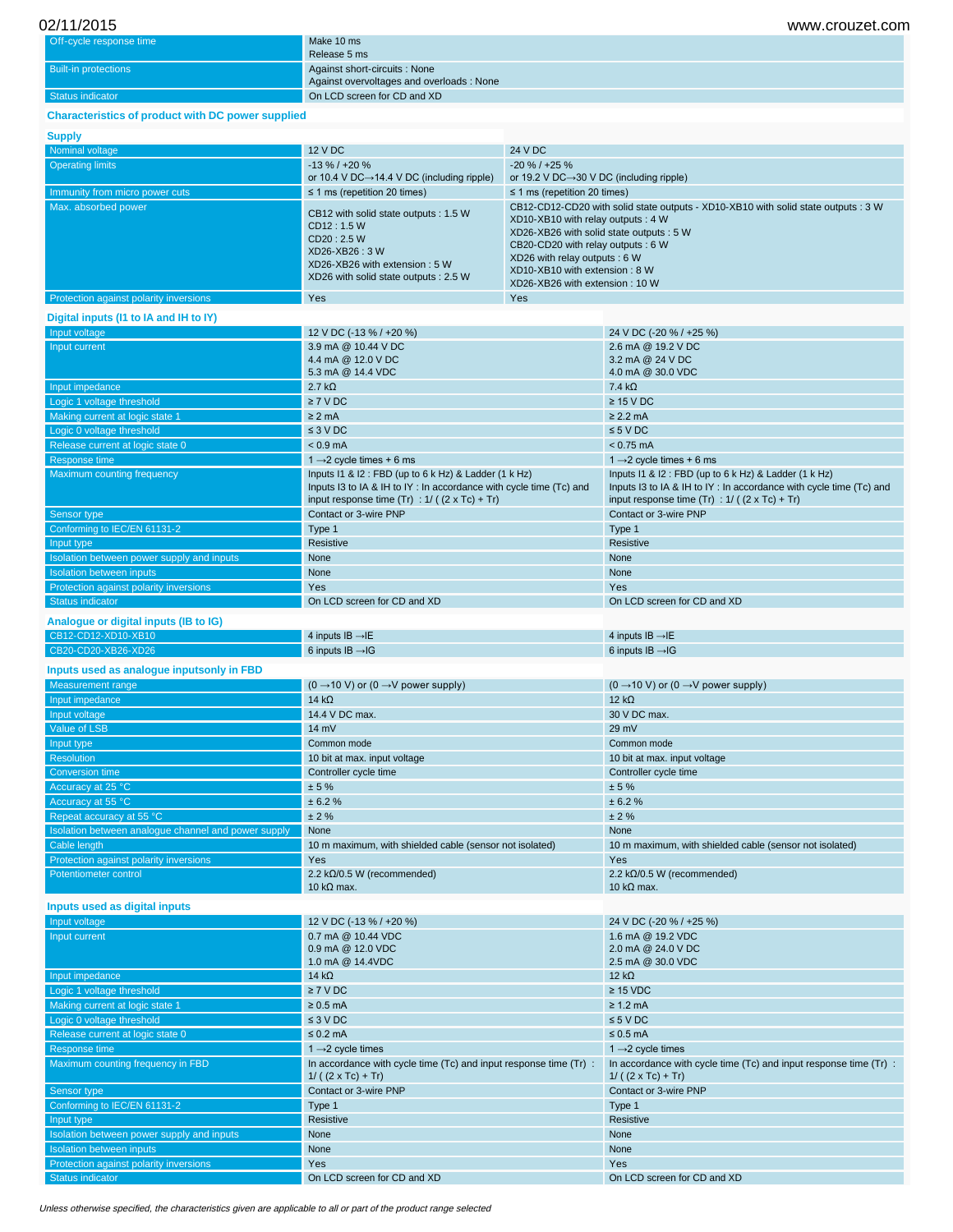**Characteristics of relay outputs common to the entire range**

| <u>onaraotonouod on rolay oatpato oolilinon to tho ontho rango</u> |                                                                                                                                                                                           |
|--------------------------------------------------------------------|-------------------------------------------------------------------------------------------------------------------------------------------------------------------------------------------|
| Max. breaking voltage                                              | $5 \rightarrow 30$ V DC<br>$24 \rightarrow 250 \text{ V AC}$                                                                                                                              |
| Max. Output Common Current                                         | 12A (10A UL) for O8, O9, OA                                                                                                                                                               |
| <b>Breaking current</b>                                            | CB-CD-XD10-XB10-XR06-XR10: 8 A<br>XD26-XB26: 8 x 8 A relays, 2 x 5 A relays<br>$XE10: 4 \times 5$ A relays<br>$XR14:4 \times 8$ A relays, 2 x 5 A relays                                  |
| Electrical durability for 500 000 operating cycles                 | Utilization category DC-12: 24 V, 1.5 A<br>Utilization category DC-13 : 24 V (L/R = 10 ms), 0.6 A<br>Utilization category AC-12: 230 V, 1.5 A<br>Utilization category AC-15: 230 V, 0.9 A |
| Minimum switching capacity                                         | 10 mA (at minimum voltage of 12 V)                                                                                                                                                        |
|                                                                    |                                                                                                                                                                                           |
| Minimum load                                                       | 12 V, 10 mA                                                                                                                                                                               |
| Maximum rate                                                       | Off load: 10 Hz<br>At operating current: 0.1 Hz                                                                                                                                           |
| <b>Mechanical life</b>                                             | 10,000,000 (operations)                                                                                                                                                                   |
| Voltage for withstanding shocks                                    | In accordance with IEC/EN 60947-1 and IEC/EN 60664-1: 4 kV                                                                                                                                |
| Off-cycle response time                                            | Make 10 ms<br>Release 5 ms                                                                                                                                                                |
| <b>Built-in protections</b>                                        | Against short-circuits : None<br>Against overvoltages and overloads: None                                                                                                                 |

#### **Digital / PWM solid state output**

| PWM solid state output*                          | CB12:04                                                            | CD12-XD10-XB10: O4                                                 |
|--------------------------------------------------|--------------------------------------------------------------------|--------------------------------------------------------------------|
|                                                  | $XD26:04 \rightarrow 07$                                           | CD20-XD26-XB26 : O4 → O7                                           |
| * Only available with "FBD" programming language | * Only available with "FBD" programming language                   |                                                                    |
| <b>Breaking voltage</b>                          | 10.4 $\rightarrow$ 30 V DC                                         | 19.2 $\rightarrow$ 30 V DC                                         |
| Nominal voltage                                  | 12-24 VDC                                                          | 24 V DC                                                            |
| <b>Nominal current</b>                           | 0.5A                                                               | 0.5A                                                               |
| Max. breaking current                            | 0.625A                                                             | 0.625A                                                             |
| Voltage drop                                     | $\leq$ 2 V for I = 0.5 A (at state 1)                              | $\leq$ 2 V for I = 0.5 A (at state 1)                              |
| Response time                                    | Make $\leq 1$ ms                                                   | Make $\leq 1$ ms                                                   |
|                                                  | Release $\leq 1$ ms                                                | Release $\leq$ 1 ms                                                |
| <b>Operating frequency</b>                       | 1 Maximum on inductive load                                        | 1 Maximum on inductive load                                        |
| <b>Built-in protections</b>                      | Against overloads and short-circuits : Yes                         | Against overloads and short-circuits : Yes                         |
|                                                  | Against overvoltages (*) : Yes                                     | Against overvoltages (*) : Yes                                     |
|                                                  | Against inversions of power supply : Yes                           | Against inversions of power supply: Yes                            |
|                                                  | (*) In the absence of a volt-free contact between the logic        | (*) In the absence of a volt-free contact between the logic        |
|                                                  | controller output and the load                                     | controller output and the load                                     |
|                                                  |                                                                    |                                                                    |
| Min. load                                        | 1 <sub>mA</sub>                                                    | 1 <sub>mA</sub>                                                    |
| Maximum incandescent load                        | 0.2 A / 12 V DC<br>0,1 A / 24 V DC                                 | 0,1 A / 24 V DC                                                    |
| <b>Galvanic isolation</b>                        | <b>No</b>                                                          | <b>No</b>                                                          |
| <b>PWM</b> frequency                             | 14.11 Hz                                                           | 14.11 Hz                                                           |
|                                                  | 56.45 Hz                                                           | 56.45 Hz                                                           |
|                                                  | 112.90 Hz                                                          | 112.90 Hz                                                          |
|                                                  | 225.80 Hz                                                          | 225.80 Hz                                                          |
|                                                  | 451.59 Hz                                                          | 451.59 Hz                                                          |
|                                                  | 1806.37 Hz                                                         | 1806.37 Hz                                                         |
| PWM cyclic ratio                                 | $0 \rightarrow 100$ % (256 steps for CD, XD and 1024 steps for XA) | $0 \rightarrow 100$ % (256 steps for CD, XD and 1024 steps for XA) |
| Max. Breaking current PWM                        | 50 mA                                                              | 50 mA                                                              |
| Max. cable length PWM                            | 20 <sub>m</sub>                                                    | 20 <sub>m</sub>                                                    |
| PWM accuracy at 120 Hz                           | < 5 % (20 % $\rightarrow$ 80 %) load at 10 mA                      | $< 5 \%$ (20 % $\rightarrow$ 80 %) load at 10 mA                   |
| PWM accuracy at 500 Hz                           | < 10 % (20 % $\rightarrow$ 80 %) load at 10 mA                     | < 10 % (20 % $\rightarrow$ 80 %) load at 10 mA                     |

# **Accessories Type Description Code** M3 Soft Multilingual programming software containing specific library functions (CD-ROM) 88970111 PA EEPROM memory cartridge 88970108 PA 3 m serial link cable : PC →Millenium 3 88970102 PA USB cable 3 m : PC →Millenium 3 88970109 PA Millenium 3 interface →Bluetooth® (class A 10 m) 88970104

### **Comments**

 $*$  to be marketed 1<sup>st</sup> quarter 2006

**Dimensions (mm) XD26 Smart**